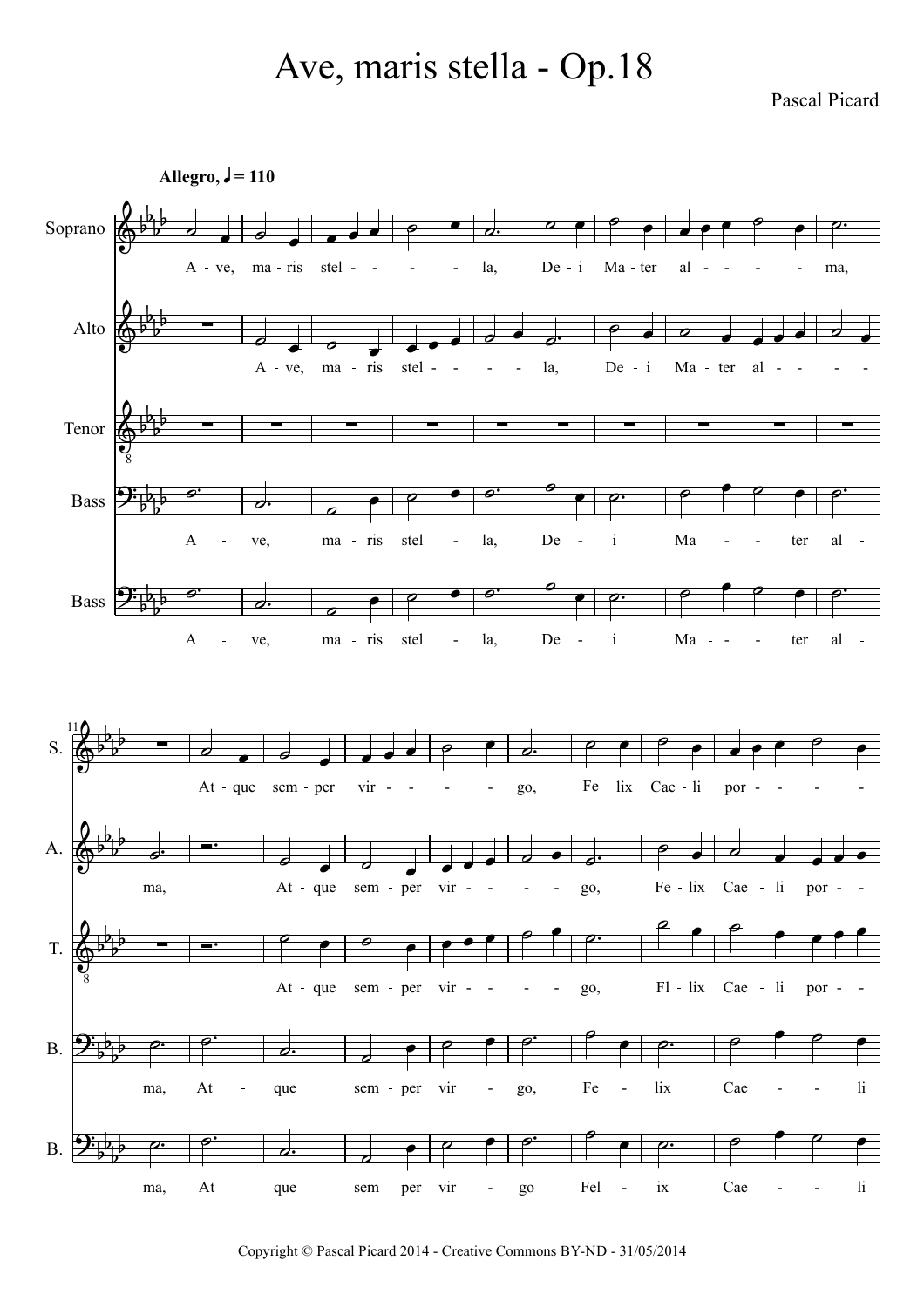



Copyright © Pascal Picard 2014 - Creative Commons BY-ND - 31/05/2014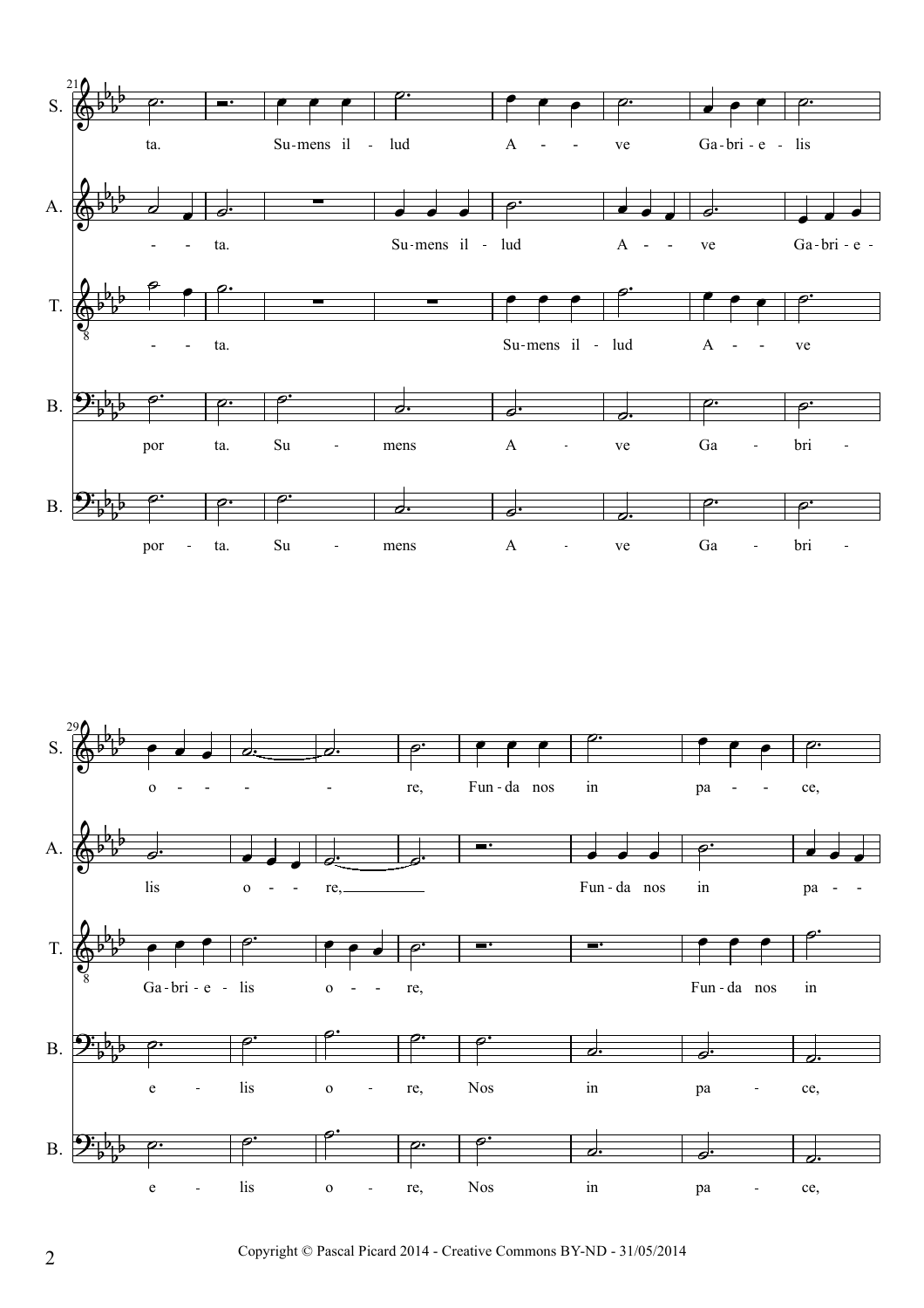



Copyright © Pascal Picard 2014 - Creative Commons BY-ND - 31/05/2014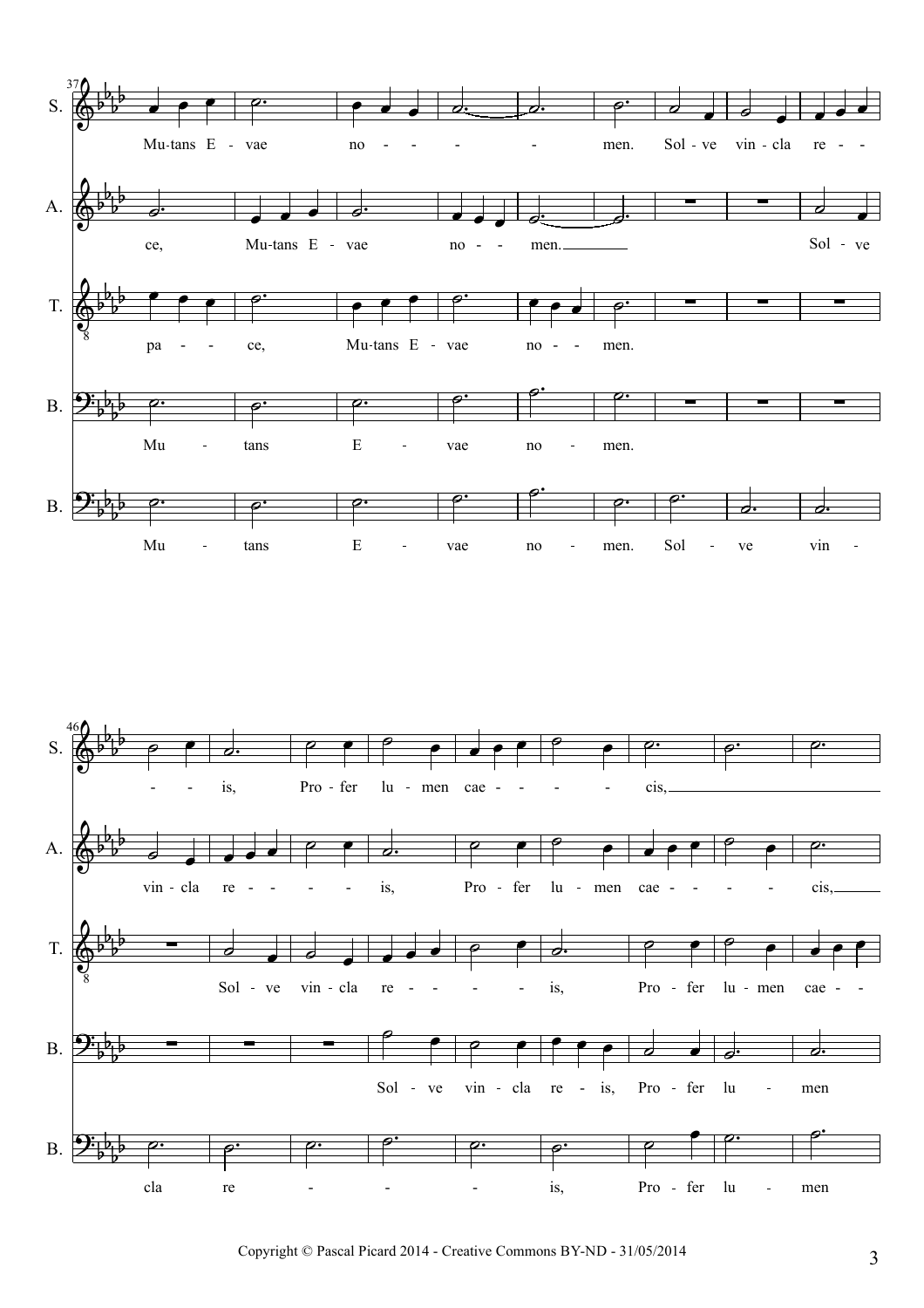

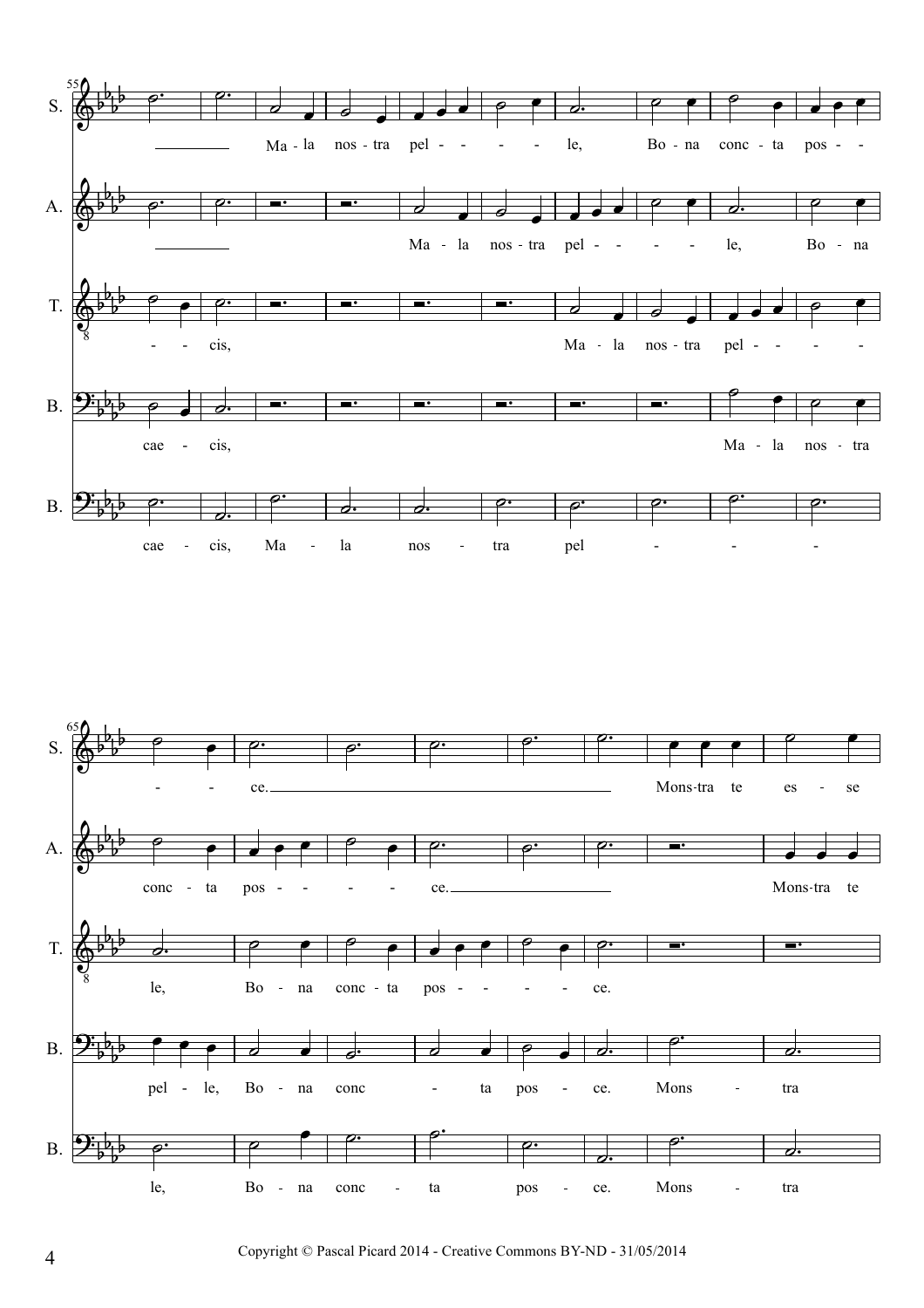

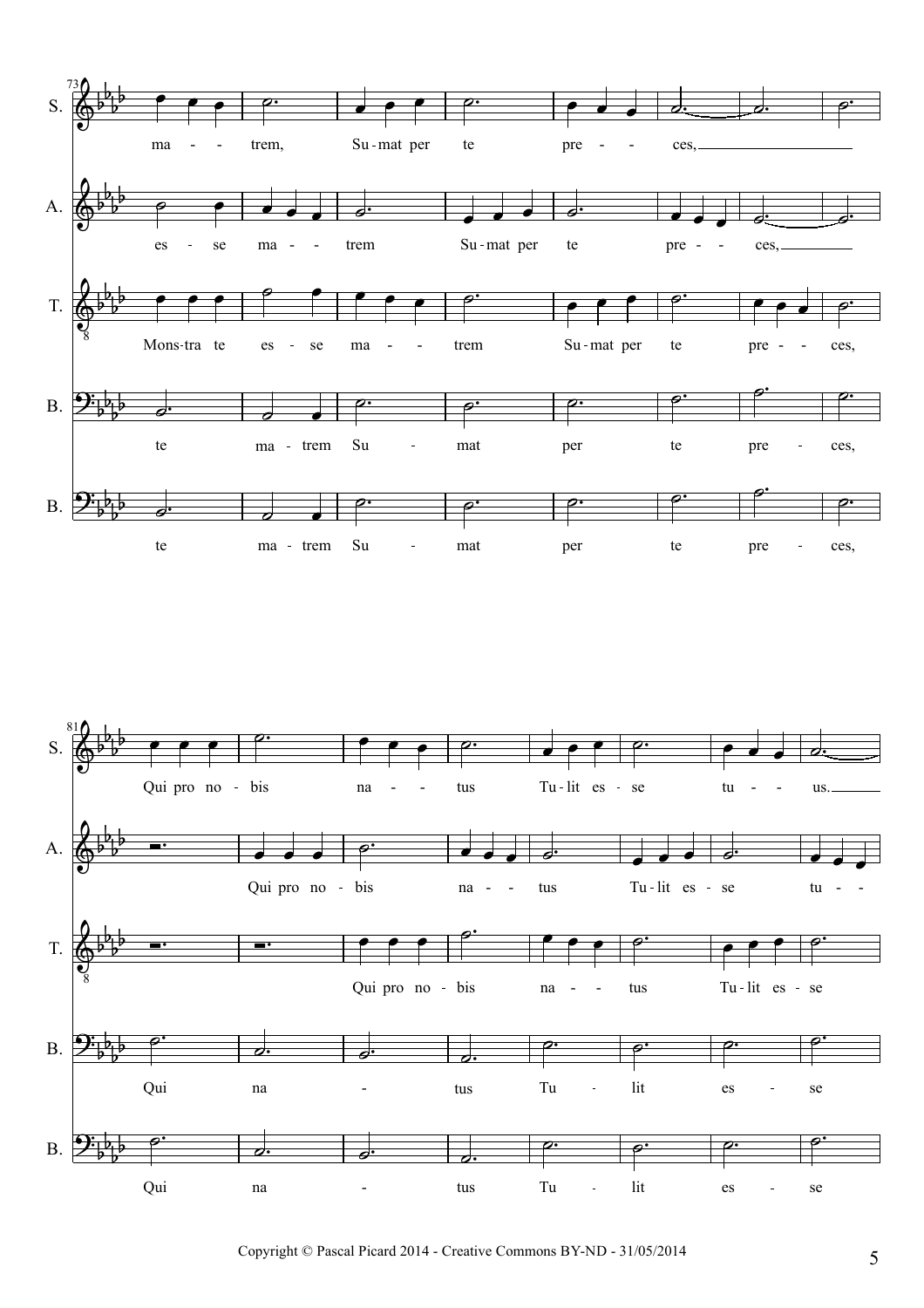

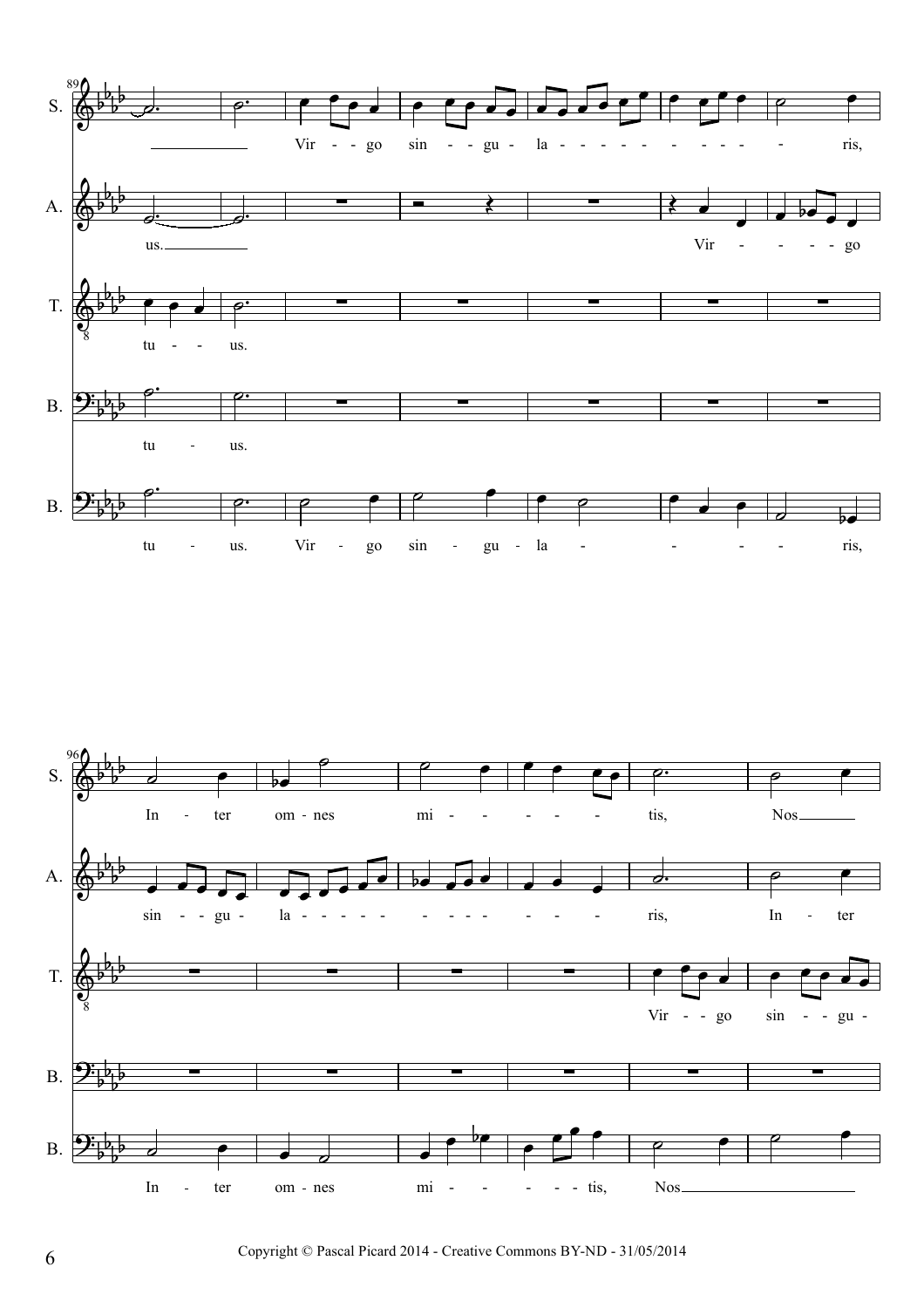

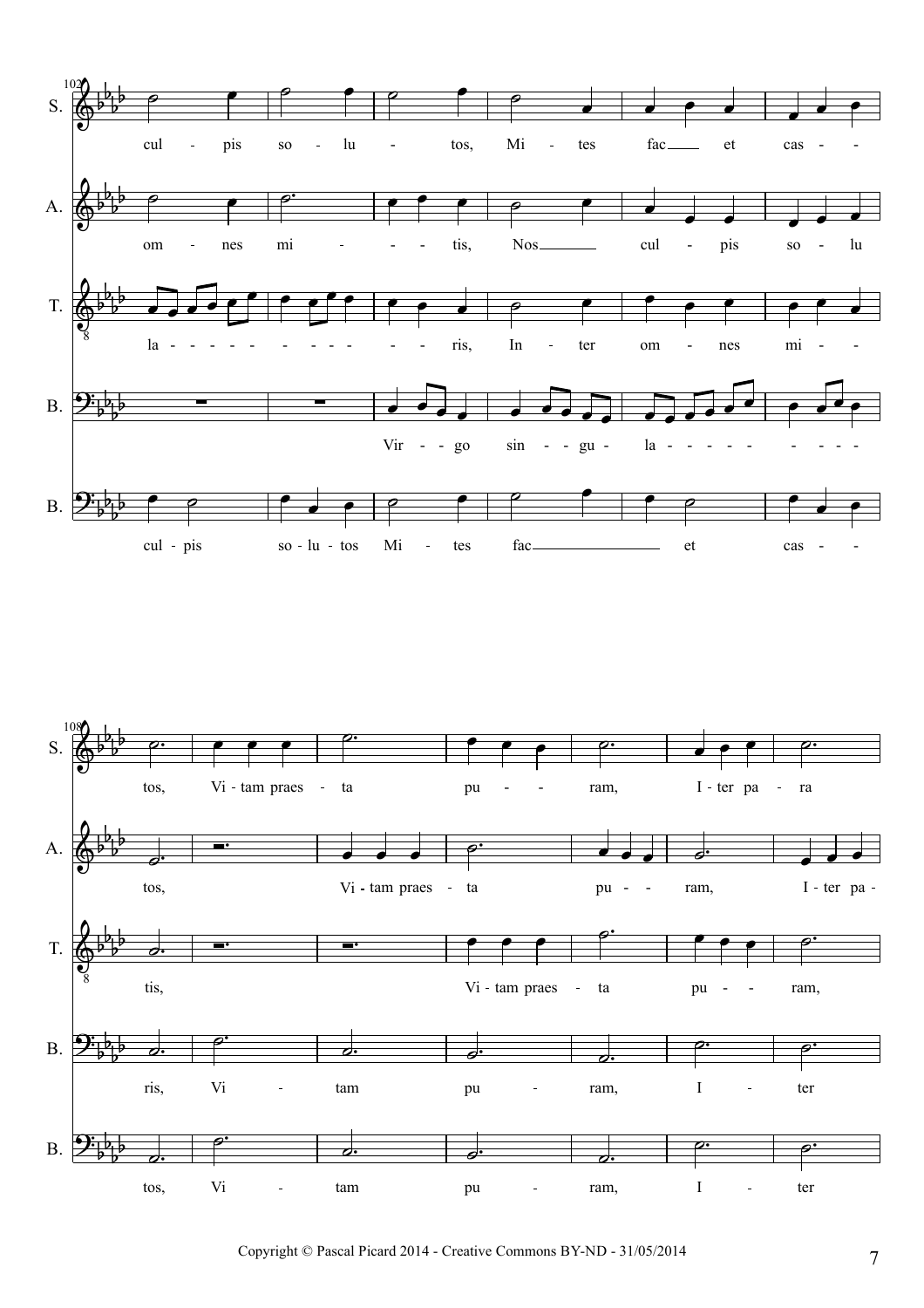

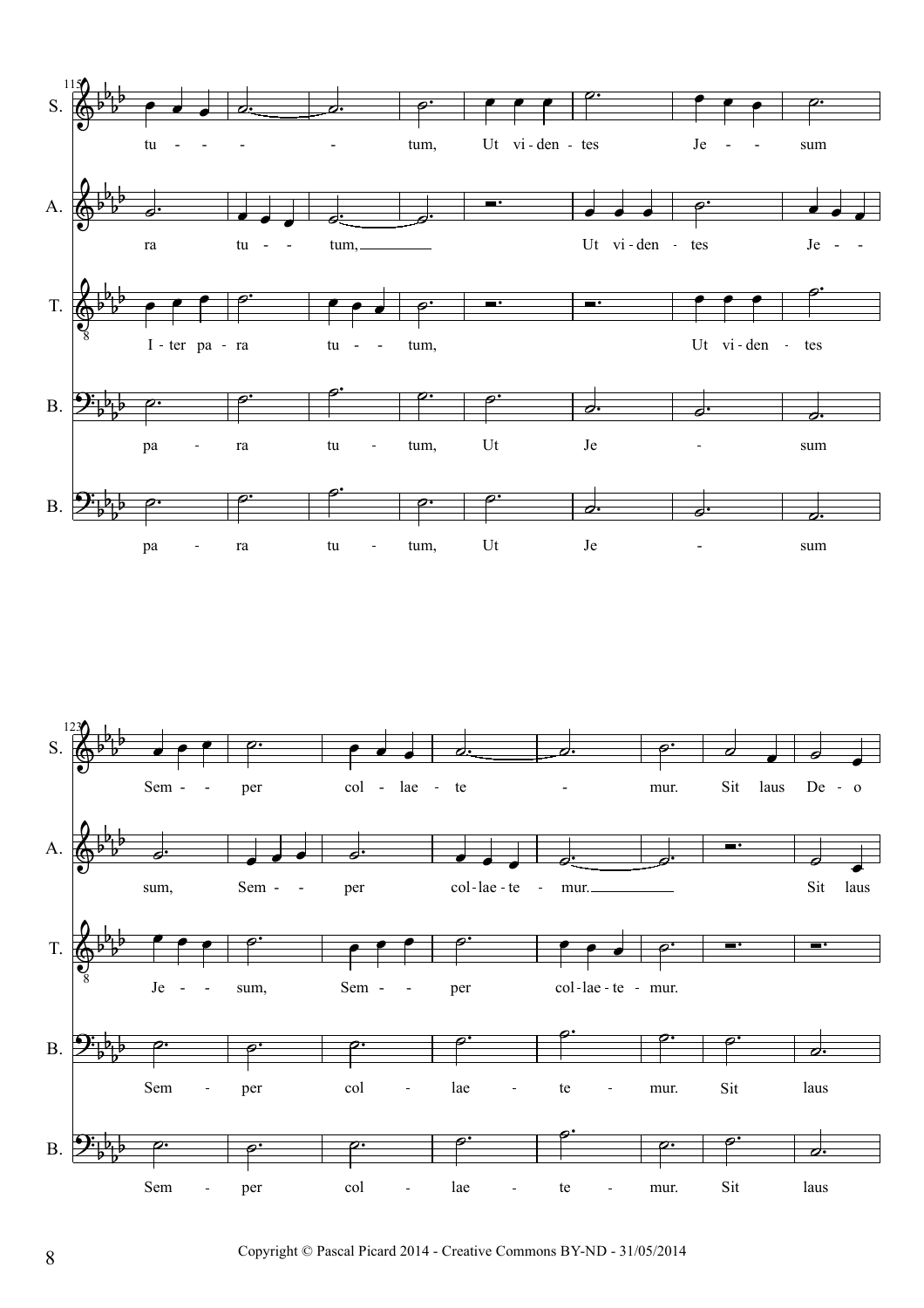

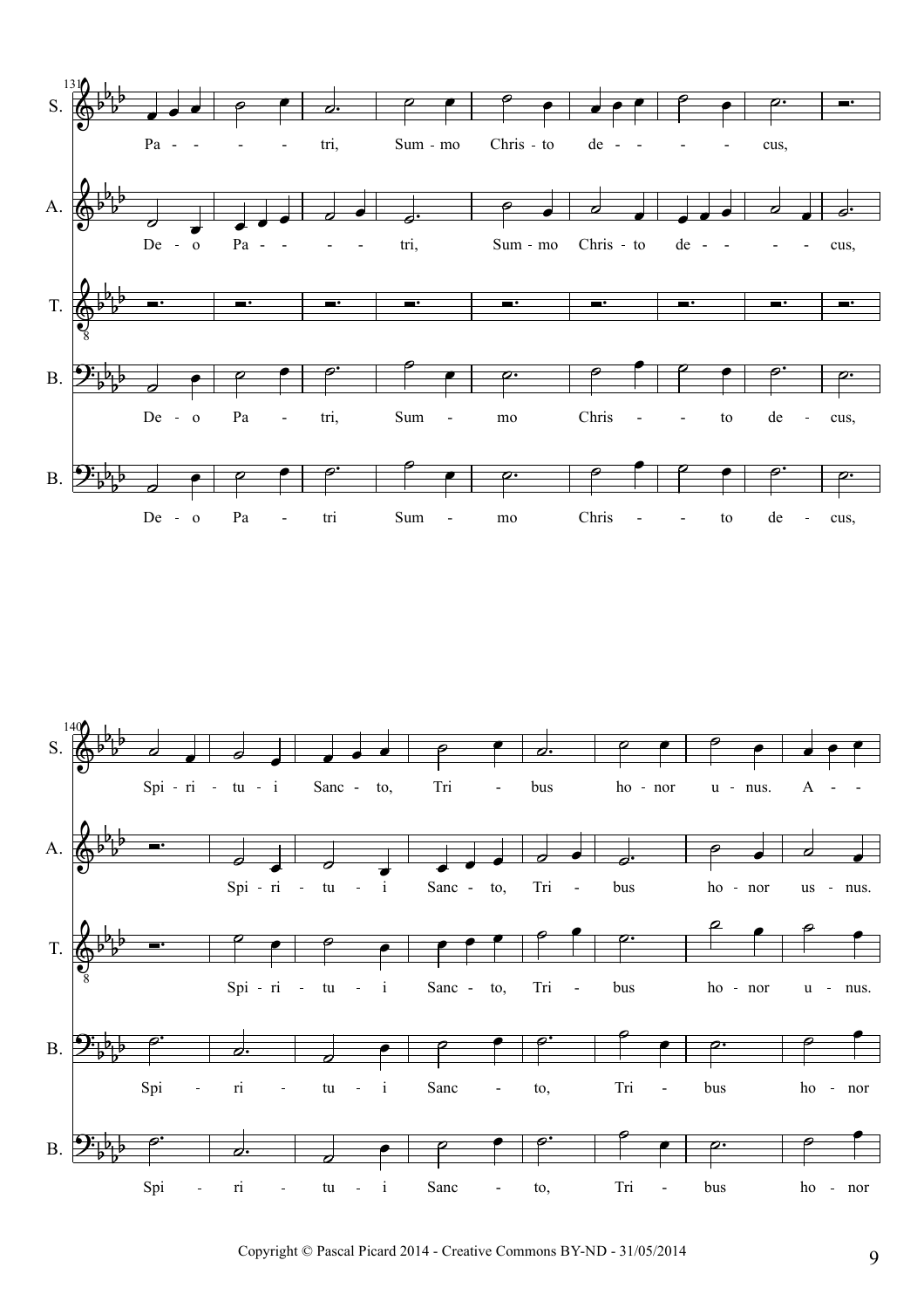